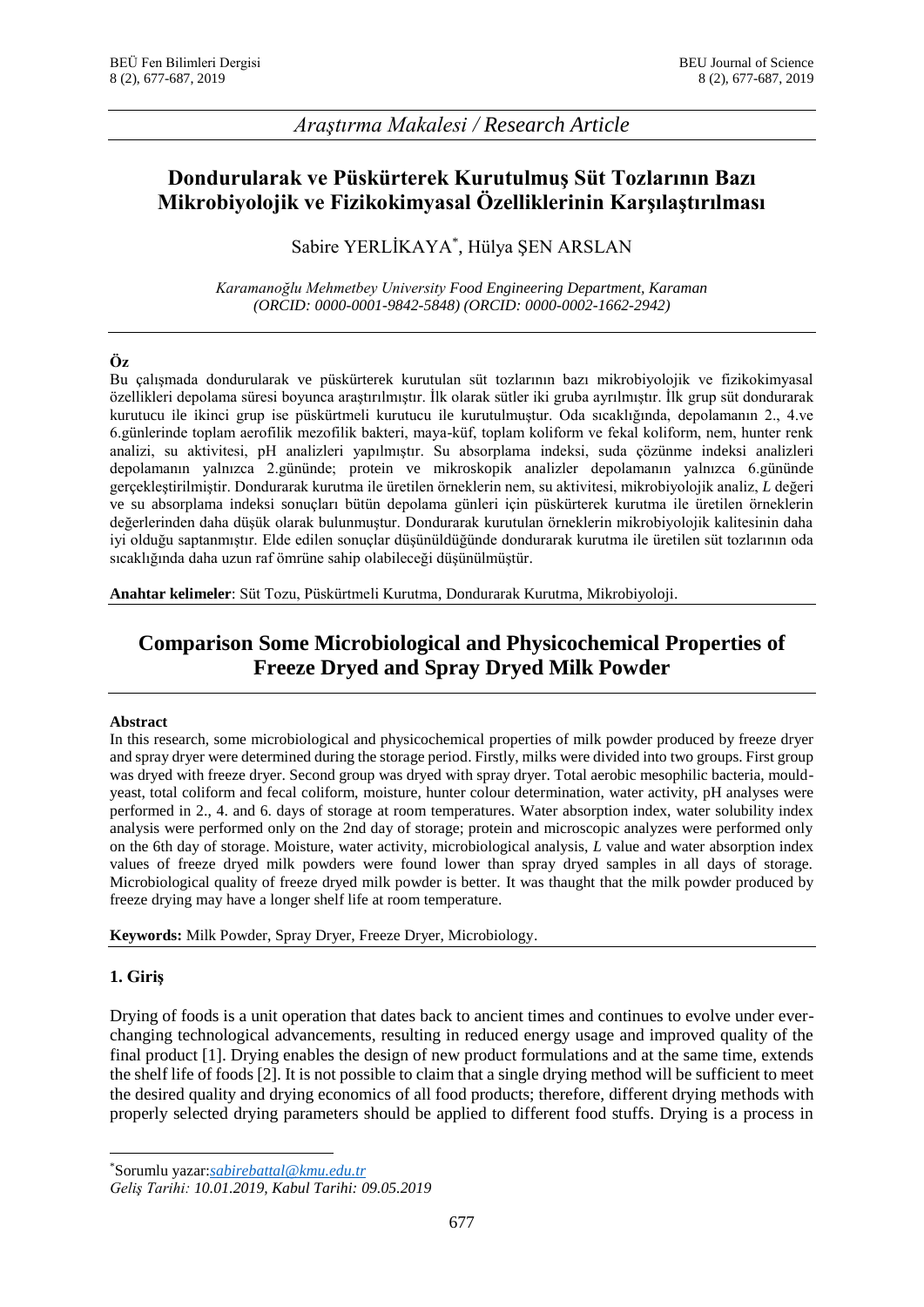which microorganisms and chemical reactions that cause deterioration are stopped or slowed down [3]. Drying technology consists of microwave drying, freeze drying, infrared drying and extrusion technology in addition to kiln dryers, tunnel dryers, spray dryers, drill dryers, roller dryers [3]. It should be considered during all applications that the main purpose of the drying process is not to dry faster but to obtain a better quality product [4].

Freeze drying generally consists of two steps, namely product freezing and direct sublimation drying of the product under reduced pressure [5]. Freeze drying is better drying method because of the first appearance, taste, color, flavor, structure preservation of the raw material. The product also has good rehydration properties as it retains its initial shapeand size [6]. Freeze drying is shown as an attractive method to extend the shelf life of foods [5, 7].

Spray drying is the most effective drying method known for the drying of pumpable liquids with high water content. In spray drying, the fluid is sprayed into the drying medium in small droplets. These droplets move in the environment of hot gas (usually air is used), and in this process, they dry in the form of small particles [8]. The spray drying process is as old as the history of dairy industry [8, 9]. In milk powder industry, spray dryer technology is the most common technique.

In this research, some microbiological and physicochemical properties of milk powder produced with freeze dryer and spray dryer were determined during the storage period. Spay dryer is used in the food industry for the production of milk powder. Some microbiological and physicochemical properties of milk powder produced by freeze dryer were wanted to be compared with spay dryer. In terms of milk powder production, it has been investigated whether freeze dryer is an alternative to spray dryer for industry. The advantages and disadvantages of these two techniques have been investigated.

#### **2. Material and Methods**

#### **2.1.Production of freeze dryed and spray dryed milk powder**

Milk (UHT) used in this research was purchased from a local markets in Karaman, Turkey. The composition of the milk as labelled in the packaging is given in Table 1. The milk was transported to the Food Engineering Department in Engineering Faculty of Karamanoğlu Mehmetbey University under hygienic conditions and processed immediately upon arrival. Milks were divided into two groups. First group was freezed at  $(-18^{\circ}\text{C})$  for 12 hours. Then it was dryed with freeze dryer (at  $-101^{\circ}\text{C}$ , for 6 day) (Scanvac-coolsafe). Second group was dryed with spray dryer (aspirator 80%, pumb 25%, inlet temperature 170ºC, outlet temperature 80ºC) (Büchi Mini Spray Dryer B-290). The powders were stored at room temperatures for 6 days. Total aerobic mesophilic bacteria, mould-yeast, total coliform and fecal coliform, moisture, hunter colour determination, water activity, pH analyses were performed in 2., 4. and 6. days of storage. The storage period is not maintained for a long time as the microbial load is estimated to increase due to the increase in moisture content of the samples at room temperature. Since the aim is the comparison of two techniques, 6-day storage was thought sufficient to get enough results. Water absorption index, water solubility index analysis were performed only on the 2nd day of storage; protein and microscopic analyzes were performed only on the 6th day of storage. All analyses were conducted in two repetitions with two replicates.

| Table 1. The composition of the UHT milk |            |  |  |  |
|------------------------------------------|------------|--|--|--|
| <b>Nutrients</b>                         | UHT milk   |  |  |  |
| Energy kcal/kj                           | 31,7/132,5 |  |  |  |
| Protein $(g)$                            | 3,1        |  |  |  |
| Fat $(g)$                                | 0.15       |  |  |  |
| Carbohydrate (g)                         | 4.5        |  |  |  |

#### **2.2. Total aerobic mesophilic bacteria**

Plate Count Agar (PCA) (Merck, Germany) was used as the medium. From the prepared dilutions, 0,1 mL was transferred to the petri dishes and seeded by spreading plate method. The petri dishes were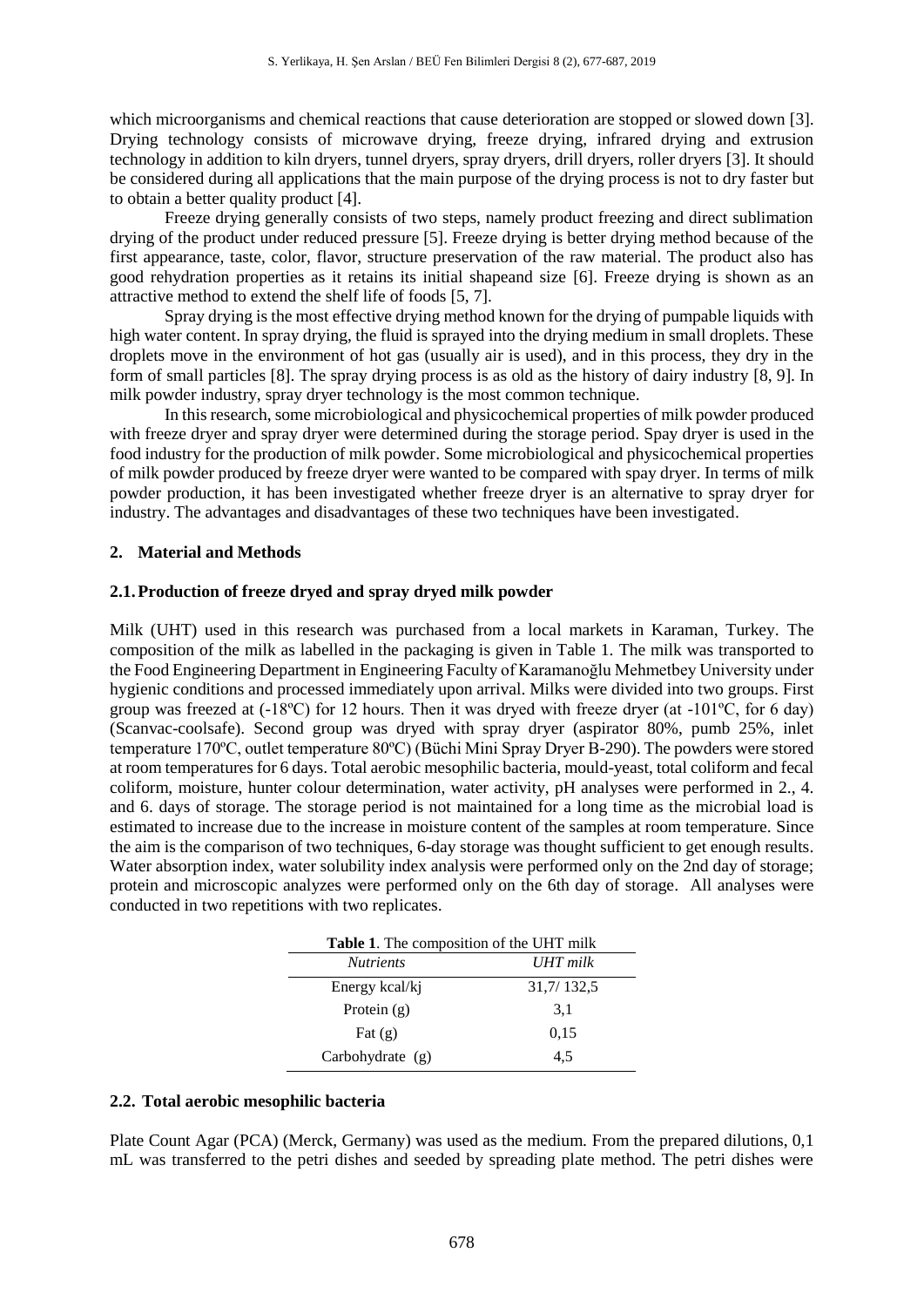incubated at 30°C for 24-48 hours. Developed colonies were counted at the end of incubation and the results were given as cob / ml [10].

## **2.3.Mould-yeast**

Patato Dextrose Agar (PDA) (Merck, Germany) with sterilized 10% tartaric acid was used for yeastmold counting. 0.1 mL of prepared dilutions were transferred to petri dishes containing PDA and incubated at 28°C for 4-5 days. Developed all colonies at the end of incubation were considered as yeastmold [11].

## **2.4.Total coliform and fecal coliform**

Total coliform and fecal coliform analysis were performed using the most probable counting (EMS-3 tube) method. In the EMS method, 1 mL of the previously prepared sample dilutions was added to 3 tubes containing Laurly Sulphate Tryptose Broth (LSTB) (Merck, Germany) containing durham tube and the tubes were incubated at 37°C for 24-48 hours. At the end of the incubation, gas positive tubes were determined and the number of coliform bacteria was calculated by using EMS table. This value was multiplied by the dilution factor of the first dilution to calculate the number of possible coliform bacteria in 1 gram sample. To make a fecal coliform count, EC (*E.coli*) broth has durham tubes was seeded from positive LSTB tubes. The tubes were then incubated at  $45 \pm 0.5^{\circ}$ C for 24-48 hours. At the end of incubation, the gases positive tubes were determined and the number of possible fecal bacteria in 1 mL of the first dilution was determined using the EMS table. This value was multiplied by the first dilution factor and the possible fecal coliform bacteria number in 1 gram of food was calculated [12].

## **2.5.Moisture**

Standard methods of the AOAC were used to determine moisture (hot air oven). Moisture (%) was determined by drying a 5 g sample at  $105\pm2$  °C to constant weight [13].

## **2.6.Hunter colour determination**

The colours of powder samples were measured using a Hunter-Lab spectrocolorimeter (Labscan XE, Hunter Associates Laboratory Inc., Reston, VA, USA). Measurements were made from three differentpoints in samples. The colorimeter was calibrated using the standard white plate. The colour parameters such as *L\** (lightness), *a\** (redness/greenness) and *b\** (yellowness/blueness) were measured with the illuminant C and a 10 standard observer [14].

## **2.7.Protein**

Crude protein (%) was analysed according to the Kjeldahl method. Factor 6.25 was used for conversion of nitrogen to crude protein [15].

#### **2.8.Water absorption and water dissolution index**

After 0.5 g of samples were placed in the centrifuge tube, 10 ml of pure water was added at 25°C. The prepared mixture was allowed to stand at room temperature for 30 min with stirring at 5 min. Samples were centrifuged at 7000xg for 15 minutes (5804R, Eppendorf centrifuge, Hamburg, Germany). The liquid portion on the centrifuge tube was poured into pre-tared aluminum containers and dried in an oven at 105°C until constant weighing. The weight of the remaining gel portion in the centrifuge tube was measured by measuring the precision scale [16]. Water absorption index (1) and water dissolution index (2) were calculated as follows.

Water absorption index 
$$
\left(\frac{g}{g}\right) = \frac{gelweight(g)}{Weight of sample (ondrybasis)(g)}
$$
 (1)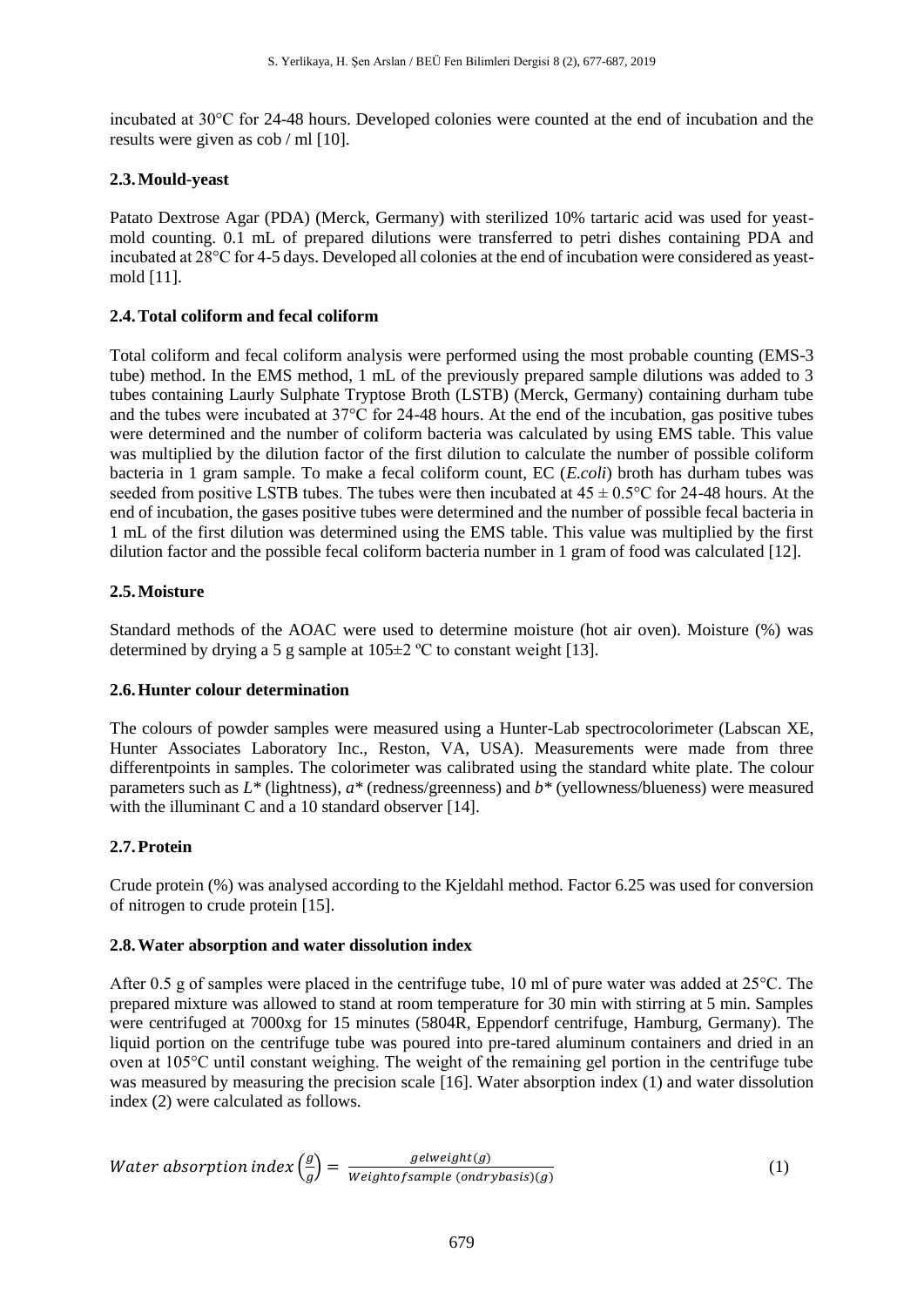$Water solubility index (\%) = \frac{Weight of dissolved substance in water phase (g)}{Weight of sound (g)}/x 100$  (2)  $Weiaht of sample (ondry basis)(q)$ 

### **2.9.Water activity**

The water activity values of each sample were determined according to the water activity determination method [17]. Water activity (aw) values are calculated according to the following Formula (3):  $a_w = P/P_0 = ERH/100(3)$ 

#### **2.10. pH**

For pH determination, 10 g of each sample was homogenized in 100 mL of distilled water for 1 min using a blender (Waring Commercial Blendor®, USA). Then, pH value was measured using a pH meter (pH 315i/SET WTW, Germany) [18].

### **2.11. Microscopy**

Images were taken by a microscop (LEICA *S*8AP0) with 160x in just 6.day of storage.

### **2.12. Statistical analysis**

The results obtained from the analyzes mentioned in the method section were analyzed statistically using SPSS 22 (IBM Corp., Armonk, New York, USA) program. The samples were tested in 2 replications, 2 in parallel. The sample mean was compared within dependent T test. According to the Levene test of variances, p <0.05; shows that the difference between the two groups is important.

#### **3. Result and Discussion**

#### **3.1.Production of freeze dryed and spray dryed milk powder**

Freeze dryed milk powder was produced in 144 hours with %89,15 performance (115 g milk powder from 1000 g milk). Spray dryed milk powder was produced in 200 dk with %59 performance (75 g milk powder from 1000 g milk).

In a research spray dryed goat milk powder yield was found as %86,80 [19]. Another reseracher reported that he produced spray dryed goat milk powder in yield between %82,10 and %88,48 [20]. In current study yield of spray drying is lower than literature. The reason of this situation, device may cause product loss.

#### **3.2.Moisture, pH and water activity content**

Table 2 indicates the moisture, pH and water activitiy content of powders produced from freeze dryed and spray dryed milk during storage. As can be seen in Table 2, results of moisture, pH and water activitiy content were statistically significant ( $p>0.05$ ). The highest moisture (%6,29) were calculated in spray dryed milk powder in 6.day of storage.

The moisture content of all samples were increased towards the end of storage time. Samples were stored in polyethylene packages. Therefore, they may have got moisture from the air. In different researches moisture of goat milk powder produced by spray dryer were found as 3,05% [18]; 4,08% [21], a reseracher reported moisture content of butter-milk produced by spray dryer as 4% [22]. Turkish Food Codex (TGK) determined final product moisture content of the milk powder can not be more than 5% [23]. So in current research only freeze dryed milk powder samples' moisture content are suitable for the literature values.

In current study the highest water activity (0,49) were calculated in spray dryed milk powder in 6.day of storage.Water activity of all samples increased towards the end of storage. Water activity value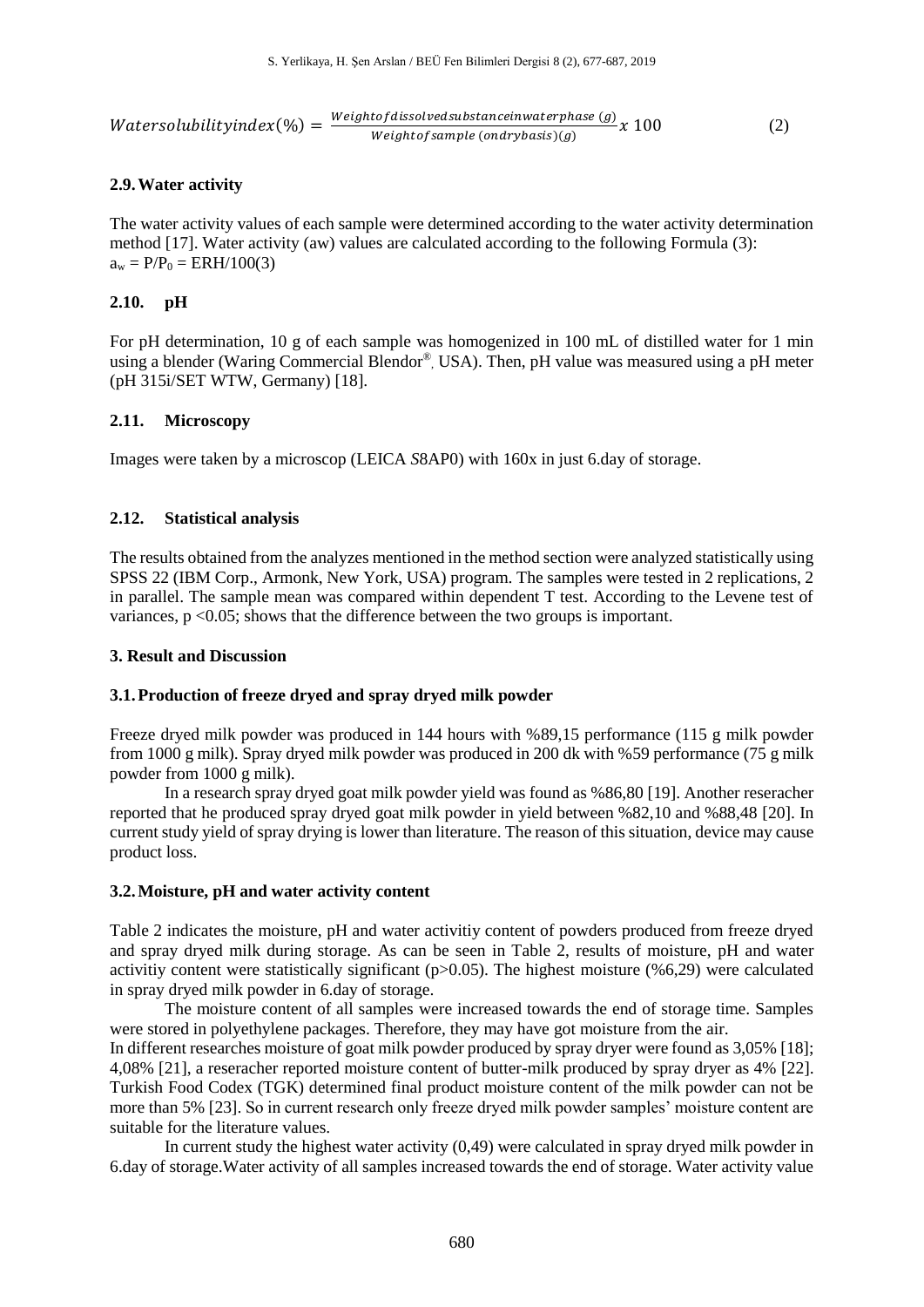of all spray dryed milk powder was higher than freeze dryed samples. This is an expected result due to increased moisture values of the samples.

Dirim and Talih (2018) reported that cherry laurel powders added whey powders have 4,40% moisture content and water activity as 0,247 [24]. Reddy et al. (2014) reported that water activity of mixed fruit flavored goat milk powder produced by spray dryer was between 0,16- 0,23 [21].

Water activity values of milk powders for safe storage must be <0.3 [25]. So in current study water activity values of freeze dryed and spray dryed milk powder are suitable. Different researcher groups found water activity of goat milk powder produced by spray dryer as 0,309 and 0,27, respectively [19, 20].

Tontul et al. (2018) found freeze drying provides lower water activity [26]. The reason of this situtation could be the differences in drying mechanisms in both drying techniques. Water removes by sublimation of ice crystals in freeze drying. This situation results a sample with more porous nature. The capillary forces is increased by this porous nature and thereby water activity of the sample decreases  $[17]$ .

In current study, the highest pH (6,86) were calculated in freeze dryed milk powder in 2.day of storage. pH values of all samples increased towards the end of storage. But, pH values of all freeze dryed milk powder was higher than spray dryed samples. This may be due to differences in production technologies.

A researcher group found pH value of butter-milk produced by spray dyer between 6,71 and 6,78 [27].

| Product           | Storage (day)  | uming storage time<br>% moisture | pH                      | Water activity              |
|-------------------|----------------|----------------------------------|-------------------------|-----------------------------|
|                   | 2              | $1,78^{\mathrm{a}}\pm0,83$       | $6,86^a \pm 0,01$       | $0.02^{\mathrm{a}}\pm 0.00$ |
| Freeze dryed milk | $\overline{4}$ | $2,20^{\circ} \pm 0,43$          | $6,80^a \pm 0,01$       | $0.02^{\mathrm{a}}\pm0.01$  |
| powder            | 6              | $2,22^{\mathrm{a}}\pm0,69$       | $6,81^{\circ} \pm 0,02$ | $0.08^a \pm 0.07$           |
| Spray dyred       | 2              | $5,54^b \pm 2,70$                | $6,64^b \pm 0,21$       | $0,24^b \pm 0,12$           |
| milk powder       | 4              | $5,62^b \pm 1,85$                | $6,76^{\circ}\pm0,02$   | $0,23^b \pm 0,07$           |
|                   | 6              | $6,29^b \pm 1,32$                | $6,79^{\circ} \pm 0,01$ | $0,49^b \pm 0,00$           |

| Table 2. Moisture, pH and water activitiy content of powder produced from freeze dryed and spray dryed milk |  |  |  |  |  |  |  |  |  |  |  |  |
|-------------------------------------------------------------------------------------------------------------|--|--|--|--|--|--|--|--|--|--|--|--|
| during storage time                                                                                         |  |  |  |  |  |  |  |  |  |  |  |  |

(4 repetitive data are indicated by letters on the means of comparison with independent T test. The differentletters indicate that the difference between the two groups is significant.,  $p<0.05$ .)

#### **3.3.Microbiological analysis**

Table 3 shows the coliform, TAMB (Total Aerofilic Mesophilic Bacteria) and yeast-mould counts of powder produced from freeze dryed and spray dryed milk during storage time. In Table 3, results of coliform, TAMB and yeast-mould counts were statistically significant (p>0.05). The highest TAMB counts (4,85 kob/g) were calculated in spray dryed milk powder in 2.day of storage. The highest yeastmould counts (4,22 kob/g) were calculated in spray dryed milk powder in 4.day of storage. The highest coliform counts (23,5 kob/g) were calculated in spray dryed milk powder in 2. and 4. days of storage. The three microbiological analysis of spray dryed milk powder were higher than freeze dryed samples. Milk powder hits the inner wall of the spray dryer during it is processing and goes out of the device. The results of microbiological analysis are expected to be high as it comes into contact with more areas. But the sample does not come into contact with different areas with the freeze dryer production, so the sterility is higher than spray dryer. Higher sterility indicates that the product may have a longer shelf life. High moisture and water activity values also explain microbial development in spray dryed milk powder. Although the milk used in the study is UHT (commercially sterile), the reason for the high microbial count isdifferences between production technologies.

A researcher group found TAMB count of butter-milk produced by spray dyer between 69,50 kob/g and  $89$  kob/g [27].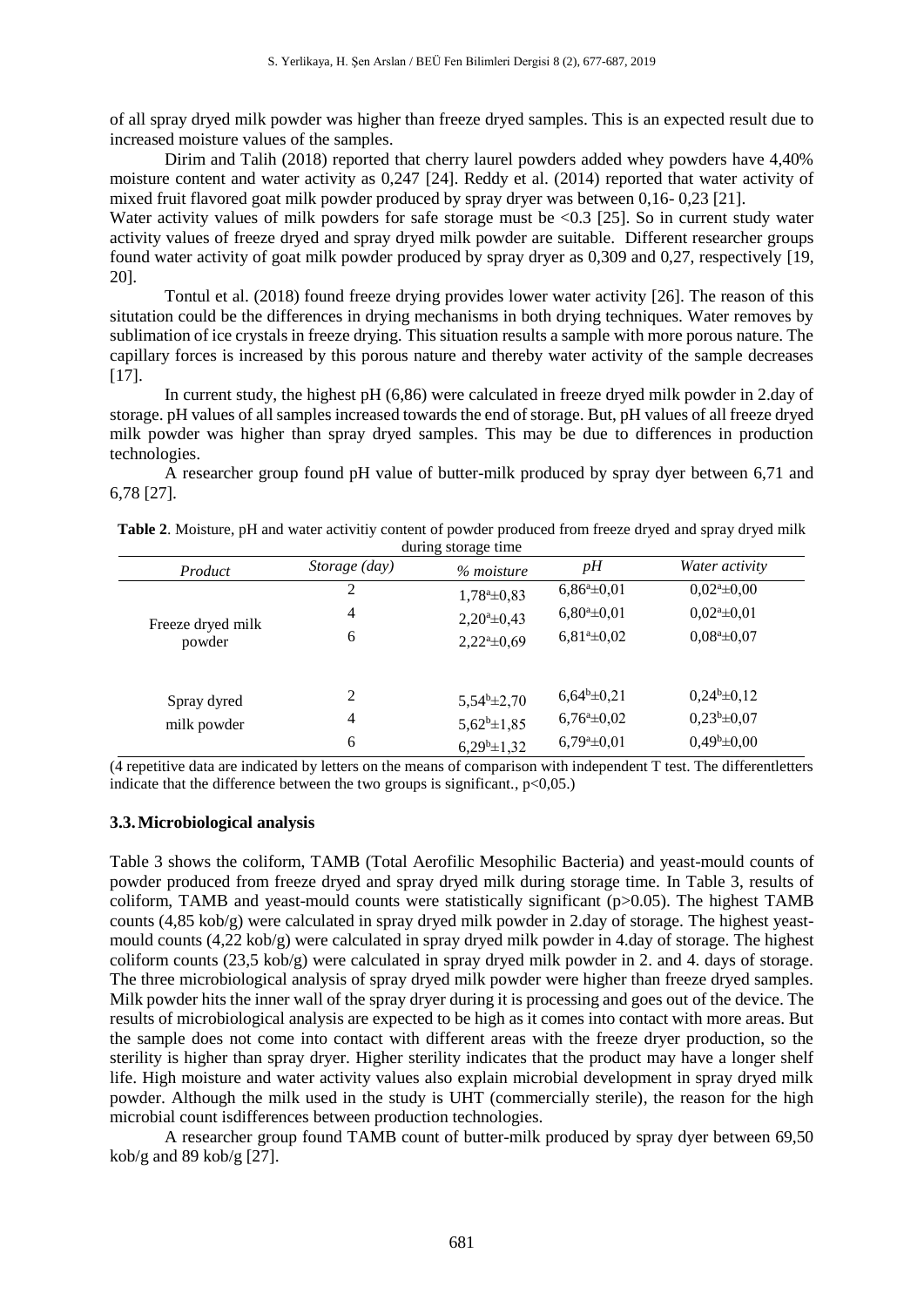| Product      | Storage (day) | Coliform $k$ ob/g      | TAMB $kob/g$               | Yeast-mould $kob/g$       |
|--------------|---------------|------------------------|----------------------------|---------------------------|
|              | 2             | $0,75^{\circ} \pm 0,5$ | $0.62^{\mathrm{a}}\pm1.24$ | $0.00^a \pm 0.00$         |
| Freeze dryed | 4             | $0,75^{\circ} \pm 0,5$ | $0.5^a \pm 1$              | $1,9^a \pm 1,3$           |
| milk powder  | 6             | $0.00^a \pm 0.00$      | $0.5^a \pm 1$              | $1,33^a \pm 1,57$         |
|              |               |                        |                            |                           |
| Spray dyred  | 2             | $23.5^b \pm 0.56$      | $4,85^b \pm 0,15$          | $3,95^{\circ} \pm 0,51$   |
| milk powder  | 4             | $23.5^b \pm 0.56$      | $4,73^b \pm 0,14$          | $4,22^{\mathrm{a}}\pm0,4$ |
|              | 6             | $0.00^a \pm 0.00$      | $4,76^b \pm 0,1$           | $3,36^b \pm 0,42$         |

**Table 3**. Coliform, TAMB and yeast-mould counts of powder produced from freeze dryed and spray dryed milk during storage time

(4 repetitive data are indicated by letters on the means of comparison with independent T test. The different letters indicate that the difference between the two groups is significant.,  $p<0,05$ .)

#### **3.4.Colour**

*L\**, *a\**, *b\** values of powder produced from freeze dryed and spray dryed milk during storage time were shown in Table 4. As can be seen in Table 4, all  $L^*$ ,  $a^*$ ,  $b^*$  values were statistically important (p<0.05). The brightest sample (*L\**) was spray dryed milk powder (95.47) in 2. day of storage. The highest *a\**  value (-3,18) was calculated in freeze dryed milk powder in 4. day of storage. The highest *b\** value (12,45) was calculated in freeze dryed milk powder in 6. day of storage.

Freeze dryed samples' *L\** values were lower; *b\** and *a\** values were higher than spray dryed samples. Tontul et al. (2018) reported the decrease in *L\** values and increase in *b\** value arise from non-enzymatic browning reactions occurred in samples[26].

Baykal et al. (2018) found  $\overline{L^*}, a^*$ ,  $\overline{b^*}$  value of goat milk powder produced by spray dryer as 90,98; -1,78; 8,67 respectively [19]. Another researcher group reported that cherry laurel powders added whey powders have  $L^*$  value as 50,90;  $a^*$  value as 14,95;  $b^*$  value as 10,43 [24].

| Product           | Storage (day) | $L^*$                       | $a^*$                      | $b^*$                       |
|-------------------|---------------|-----------------------------|----------------------------|-----------------------------|
| Freeze dryed milk | 2             | $89,48^{\circ} \pm 0,23$    | $-3,05^{\circ} \pm 0,06$   | $12,28^{\mathrm{a}}\pm0,61$ |
|                   | 4             | $88,9^a \pm 0,31$           | $-3,18^a \pm 0,02$         | $10,56^{\mathrm{a}}\pm0,66$ |
| powder            | 6             | $90,58^{\mathrm{a}}\pm0,44$ | $-2,95^{\mathrm{a}}\pm0,1$ | $12,45^{\mathrm{a}}\pm0,66$ |
|                   |               |                             |                            |                             |
| Spray dyred       | 2             | $95,47^b \pm 0,72$          | $-2,14^b \pm 0,1$          | $7,39^b \pm 1,29$           |
| milk powder       | 4             | $94,80^a \pm 0.5$           | $-2,24^b \pm 0,11$         | $7,05^a \pm 1,05$           |
|                   | 6             | $93,67^{\circ} \pm 0.92$    | $-2,09^a \pm 0,1$          | $7,83^a \pm 0,24$           |

**Table 4**.*L\**, *a\**, *b\** values of powder produced from freeze dryed and spray dryed milk during storage time

(4 repetitive data are indicated by letters on the means of comparison with independent T test. The different letters indicate that the difference between the two groups is significant.,  $p<0,05$ .  $L^*$  represent the brightness;  $a^*$  represent redness/greenness; *b\** represent yellowness/blueness)

#### **3.5.Protein content**

The protein content of powder produced from freeze dryed and spray dryed milk in 6.day of storage were shown in Table 5. Protein values were not statistically important  $(p>0.05)$ . Figure 1 also indicates protein content on the 6. day of storage of samples of freze dryed and spray dryed milk powder. However, the results show that protein contents of spray dryed milk powder were lower than freeze dryed samples due to the high moisture contents of the samples produced by spray drying. Last day of storage (6.day) was selected to compare two techniques. It was thought results will be more accurate.

**Table 5**. Protein content of powder produced from freeze dryed and spray dryed milk in 6.day of storage.

*Product Protein %*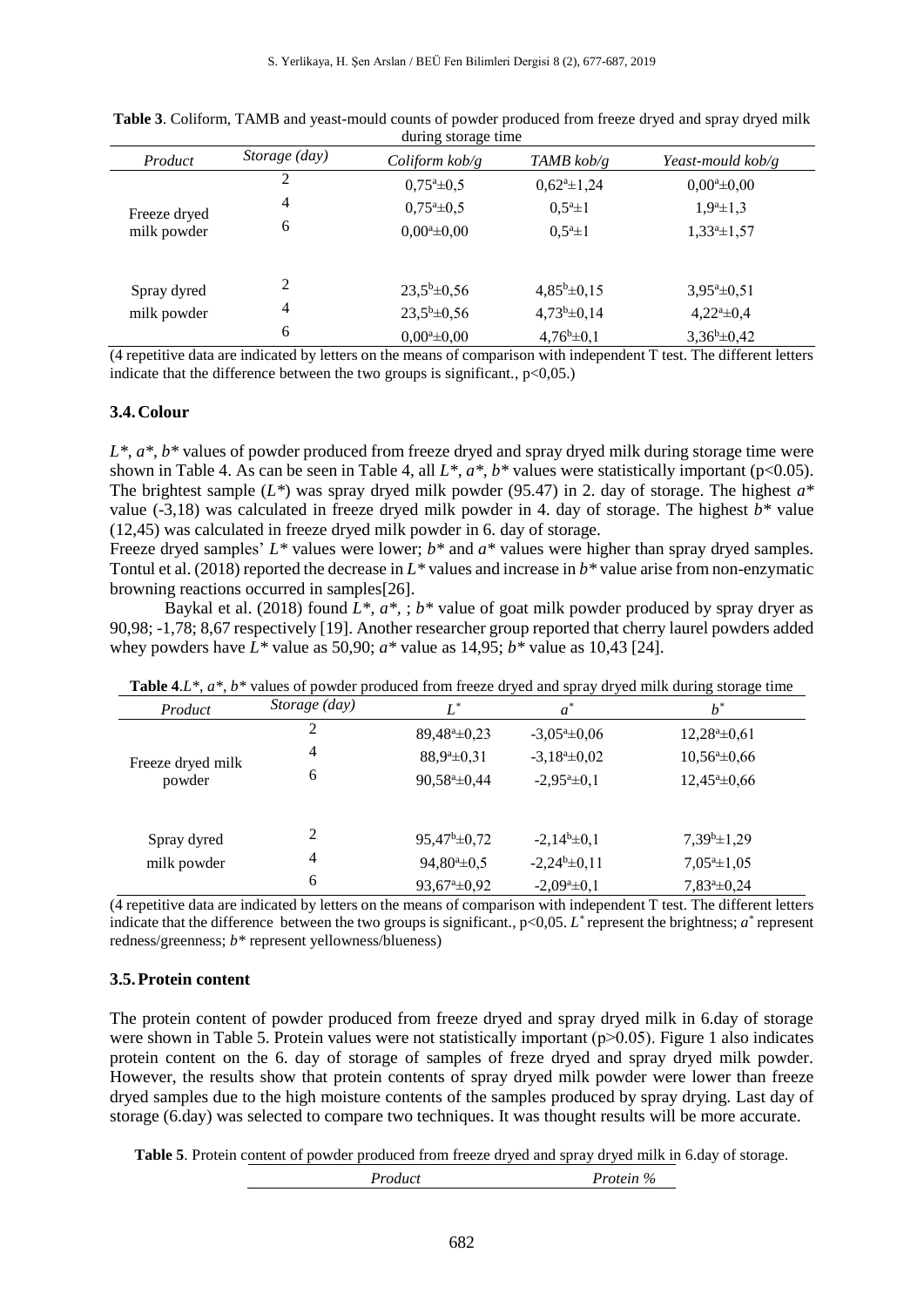| Freeze dryed milk powder                                                                                              | $27.30^{\circ} \pm 0.45$ |  |
|-----------------------------------------------------------------------------------------------------------------------|--------------------------|--|
| Spray dryed milk powder                                                                                               | $25.63^{\circ} \pm 0.80$ |  |
| (4 repetitive data are indicated by letters on the means of comparison with independent T test. The different letters |                          |  |
| indicate that the difference between the two groups is significant., $p<0.05$ .)                                      |                          |  |

Smith (2008) reported protein content of butter-milk produced by spray dryer as %34 [22]. Another research group found protein content of oil-free whey powder and half fat whey powder produced by spray dryer as 95,1 g/kg and 49 g/kg, respectively [28]. Yetişmeyen and Arıöz (1995) found protein content of butter-milk produced by spray dyer between %32,69 and %34,73 [27]. It is reported spray dryed milk powder has % 24,40 protein content [29].



**Figure 1**. Protein content on the 6. day of storage of samples of freze dryed milk powder and spray dryed milk powder

#### **3.6.Water absorption and solubility index**

Water absorption and solubility analysis were performed on the day when the samples had the lowest moisture level (2.day) during the storage period. Samples with low moisture were thought to give a clearer result. Increasing moisture content of the samples could change the water absorption and solubility index value.

Figure 2 and Figure 3 indicates water absorption and solubility index of powder produced from freeze dryed and spray dryed milk in 2.day of storage, respectively. Water absorption index of spray dryed milk powder was measured higher than freeze dryed samples. This result shows that it will be easier to swell by taking water for spray dryed powders. Due to the small particle size of the spay dryed samples and the increase of the surface area may be the reason for this situation. Water solubility index of freeze dyed milk powder was measured higher than spray dryed samples. Since the particle size of the freeze dryed samples is larger than spray dryed powders, the dissolution index may be higher.

It is reported that water solubility index was 51,09 for spray-dried jamun juice powder[30].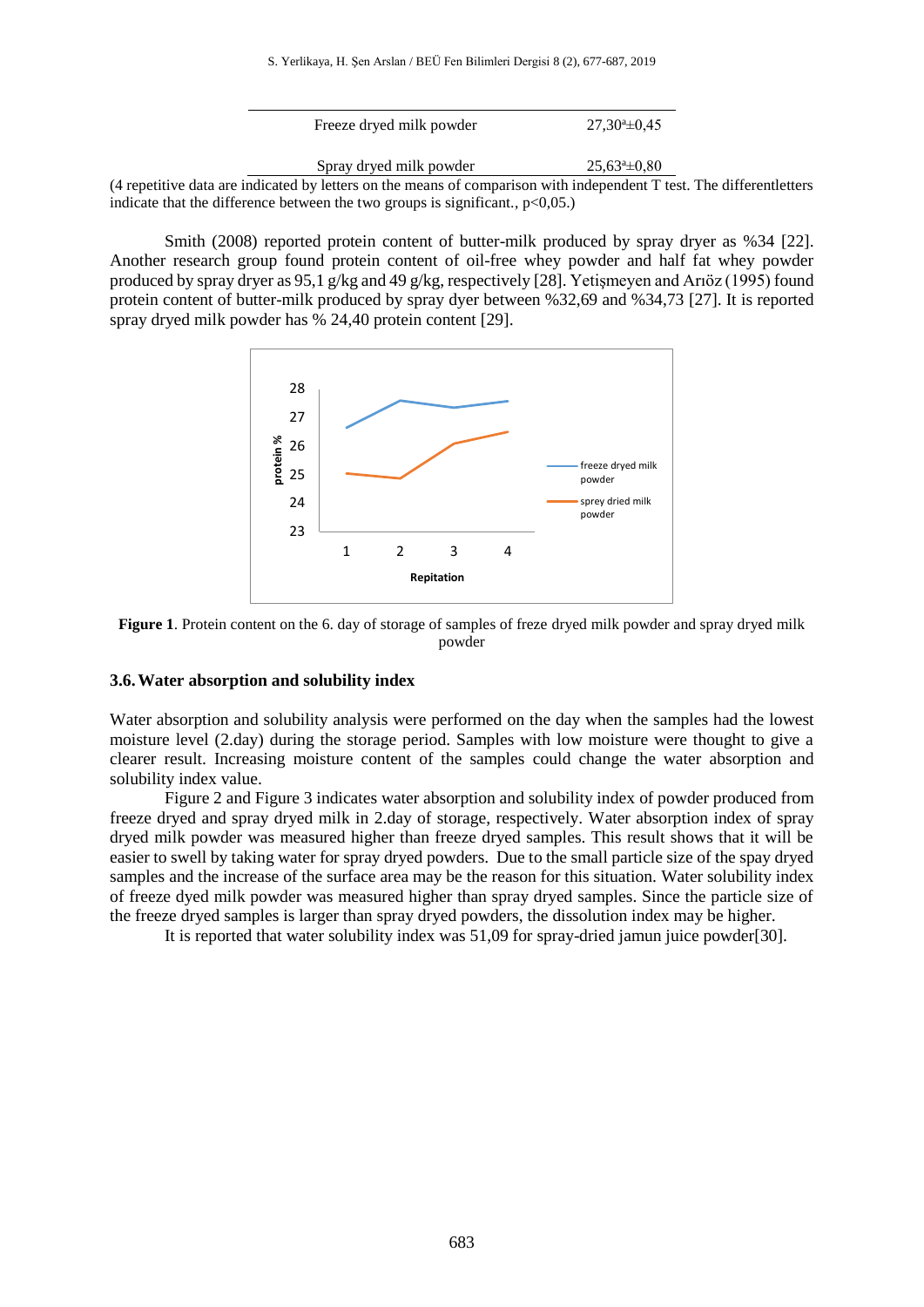

**Figure 2.** Water absorption index on the 2. day of storage of samples of freze dryed milk powder and spray dryed milk powder



**Figure 3.** Water solubility index values on the 2. day of storage of samples of freze dryed milk powder and spray dryed milk powder

#### **3.7.Microscopy**

Images were taken on the day when the samples had the highest moisture level (6.day) during the storage period. Samples with high moisture were thought to give a better image.

Figure 4 (a) and (b) indicates microscopy images of freeze dryed and spray dryed milk powders on the 6. day of storage, respectively. As can be seen in Figure 4 (a) and (b), freeze dryed milk powders have a bright, crystal structure. Particle size is larger than spray dryed samples. Surface features of freeze dryed samples are also the sharpest and prism-shaped. Freeze dryed samples has irregular particles. The samples produced with spray dryer are more powdery, smooth and have spherical shape, have more surface area. There are significant differences between samples.

A group of researcher investigated Scanning Electron Microscopy images of spray dryed mixed of sodium caseinate, maltodextrin, soya oil and water. They found surface of samples are sharp[31].It is reported that freeze dryed coffe samples was observed to be relatively less porous, with flaky structure in Scanning Electron Microscopy [32]. It is found that morphology and size of the spray dryed skim milk are distinctly different from the freeze dryed samples which results in its considerably higher surface area<sup>[33]</sup>.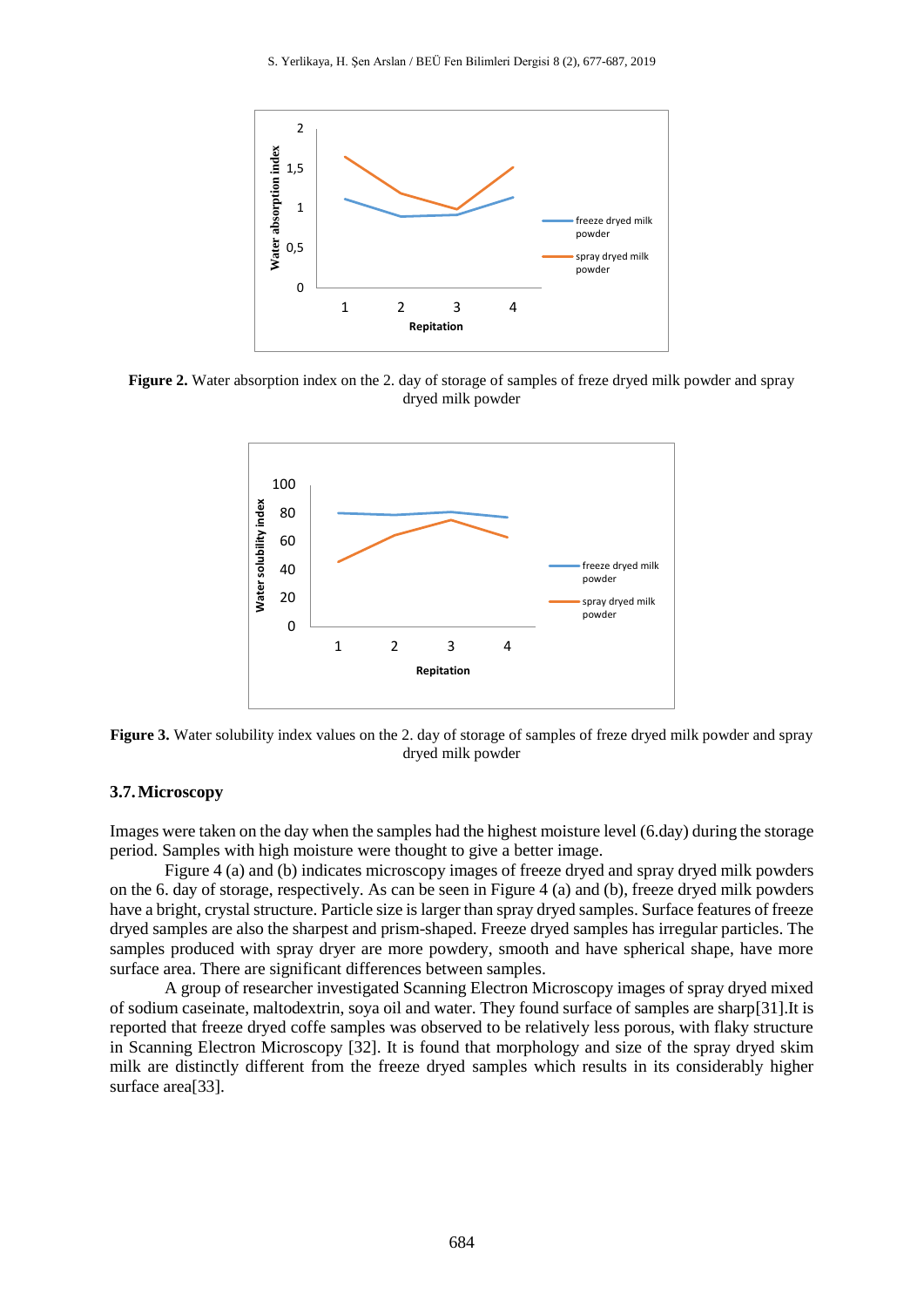

**Figure 4**. Microscopy images of freze dryed milk powder (a) and spray dryed milk powder (b) on the 6. day of storage

#### **4. Conclusion**

Freeze drying and spray drying are two of the technologies used to increase the shelf life of foods. Today, milk powders are produced by spray drying method. In this resarch we investigated the difference between the freeze drying method and spray drying method. Besides this, we investigated if milk powder can be produced with freeze dryer technology as an alternative for spray drying. The two technologies have advantages and disadvantages compared to each other. We found yield of freeze drying is more than spray drying. But the milk powder production time is very long. Moisture and water activity values of milk powder produced by freeze drying were lower. So this can be an advantage for freeze dryed samples. The powders can have long shelf life. Protein content of freeze dryed samples is higher than spray dryed milk powder. Water absorption index of spray drying samples is higher freeze drying samples. This means it is easy to swell for spray dryed powders.

If studies are carried out to reduce drying times of freeze dryer, it can be a supporting technology for the spray dryer in the production of products etc. milk powder, whey...

Although there is alot of research in the literature with spray dryer technique, there is not much study about freeze dryed milk powder. It could not be found many research about milk products powder produced by freeze dryer technique. There are many studies on the comparison of different drying techniques in the literature. However, there has not been a lot of research on the comparison of freeze drying and spray drying techniques. This study is designed to help eliminate the inadequacy in this area.

#### **References**

- [1] Mujumdar A.S. 2007. Handbook of Industrial drying. Taylor and Francis group, U.K.
- [2] Yıldırım Ç., Güzeler N. 2013. Peyniraltı Suyu ve Yayıkaltının Toz Olarak Değerlendirilmesi. J. Agric. Fac. Ç.Ü., 28 (2): 11-20.
- [3] Ratti C. 2001. Hot air and freeze-drying of high-value foods: a review. Journal of Food Engineering, 49: 311-319.
- [4] Esper A., Mühlbauer W. 1998. Solar drying- an effective means of food preservation. Renewable Energy. 15: 95-100.
- [5] Vega-Mercado H., Gongora-Nieto M. and Barbosa- Canovas G.V. 2001. Advances in dehydration of foods. Journal of Food Engineering, 49: 271-289.
- [6] Datta A.K., George J.P. 2002. Development andvalidation of heat and mass transfer models for freeze-drying of vegetable slices. JournalTaylor & Francis Group, LLC., Floridal of Food Engineering, 52 (1): 89-93.
- [7] Ma Y.H., Arsem H. 1982. Low pressure sublimation in combined radiant and microwave freeze drying. In Drying'82, Eds. Mujumdar, A. S., New York: McGraw-Hill.
- [8] Filkova I., Huang L.X., Mujumdar A.S. 2006. Industrial Spray Drying Systems, 215-256, Handbook of Industrial Drying, A.S.Mujumdar (Ed.), 3rd Edition, CRCPress, Boca Raton, FL.
- [9] Vignolles M.L., Jeantet R., Lopez C. and Schuck P.2007. Free fat, surface fat and dairy powders: Interactions between process and product, Lait, 87:187-236.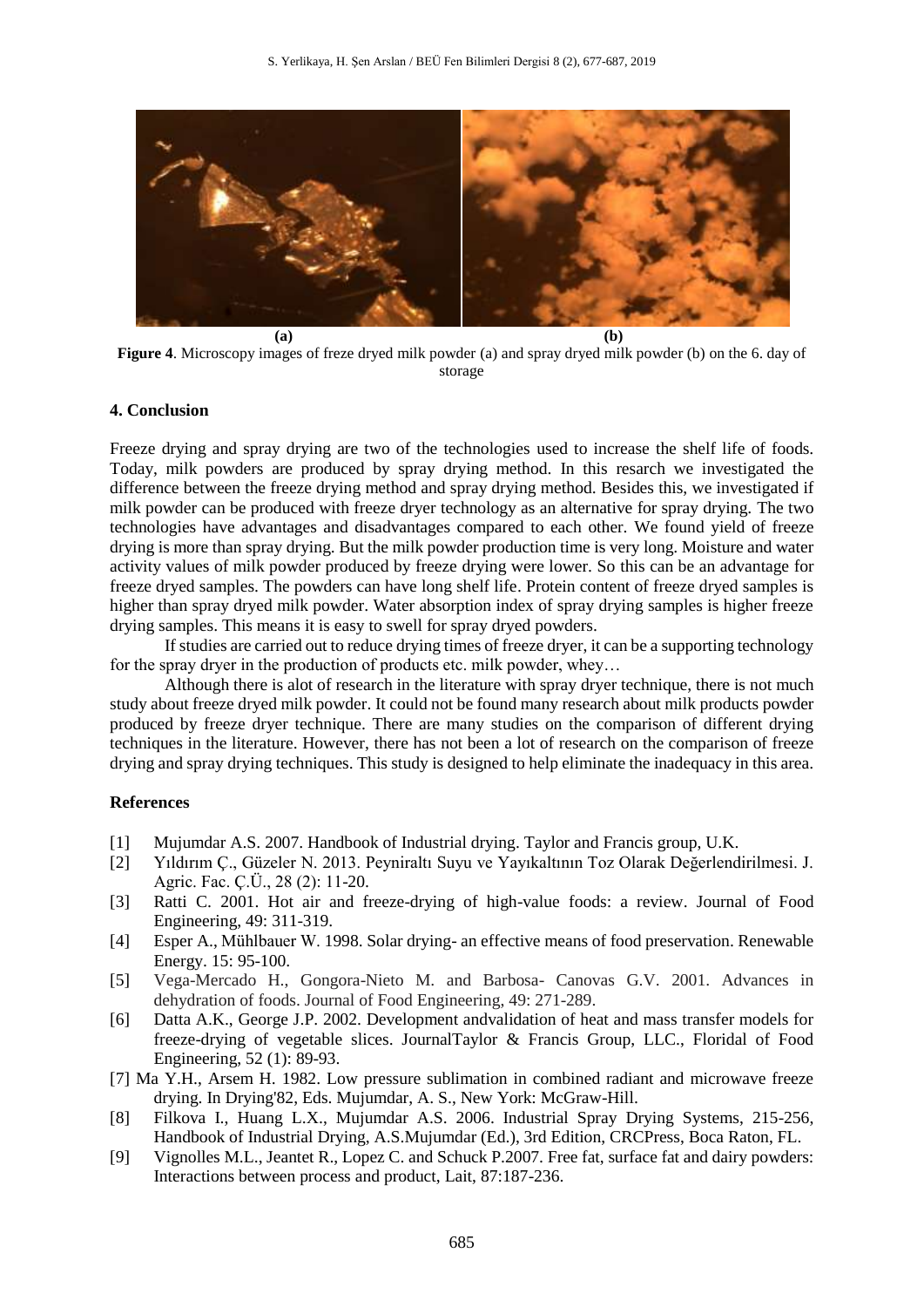- [10] AOAC. 2000. Official Methods of Analysis (18th ed.). Arlington, VA, Association of Official Analytical Chemists.
- [11] Halkman A.K. 2005. Gıda Mikrobiyolojisi Uygulamaları. MERCK, Başak Matbaacılık ve Tanıtım Hizmetleri Ltd. Şti., Ankara, 358 s.
- [12] Feng N.K.,Zhi J.C., Chun N.L. and Che M.T. 1998. Scavenger and antioxidant properties of prenylflavones isolated from Artocarpus heterophyllus. Free Radical Biology and Medicine, 25: 160-168.
- [13] AOAC 2003. Official Methods of Analysis of the Association of Official's Analytical Chemists. 17th ed., Association of Official Analytical Chemists, Arlington, VA, USA.
- [14] Hunt M.C., Acton J. C., Benedict R.C., Calkins C.R., Cornforth D.P., Jeremiah L.E., Olson D.P., Salm C.P., Savell J.W., Shivas S.D. 1991. Guidelines for meat colour evaluation. Chicago: American Meat Sci. Assoc. and Nati. Live Stock and Meat Board.
- [15] Majors R.E. 2008. Practical aspects of solvent extraction. LCGC N Am; 26 (12): 1158-1166.
- [16] Anderson R.A., Conway H.F., Pfeifer V.F. Griffin E.L. 1969. Roll and extrusion-cooking of grain sorghum grits. Cereal Science Today, 14 (11): 372-376.
- [17] Troller J.A., Christian J.H.B. 1978. Enzyme reactions and nonenzymatic browning. In: Water Activity and Food, Eds, Academic Press Inc., New York, 48-68.
- [18] Ockerman H.W. 1985. Quality control of post-mortem muscle tissue (13th ed.). The Ohio State University. Columbus, OH, USA.
- [19] Baykal H., Karais K., Çalışkan Koç G., Dirim S.N. 2018. The properties of cinnamon, carob and ginger enriched goat milk powder enriched goat milk powder. The Journal of Food, 43 (4): 716- 732.
- [20] Namhong T. 2009. Production of instant goat milk powder by spray drying. Department of Food Science and Technology, Rajamangala University of Technology, Lanna, Thailand,181-185.
- [21] Reddy R.S., Ramachandraa C.T., Hiregoudar S., Nidoni U., Ramb J., Kammar M. 2014. Influence of processing conditions on functional and reconstitution properties of milk powder made from Osmanabadi goat milk by spray drying. Small Rumin Res, 119: 130–137.
- [22] Smith K. 2008. Dried dairy ingredients, Wisconsin Center for Dairy Research, USA.
- [23] Anonim 2013. Baharat Tebliği, Türk Gıda Kodeksi, Tebliğ No: 2013/12, Resmi Gazete Sayısı: 28614.
- [24] Dirim S.N., Talih M. 2018. The effects of drying agents on properties of freeze dried cherry laurel powders. The Journal of Food. 43 (3): 461-475.
- [25] Quek S.Y., Chok N.K., Swedlund P. 2007. The physicochemical properties of spray-dried watermelon powder. Chem Eng Process, 46: 386-392.
- [26] Tontul İ., Ergin F., Eroğlu E., Küçükçetin A., Topuz A. 2018. Physical and microbiological properties of yoghurt powder produced by refractance window drying. International Dairy Journal, 85: 169-176.
- [27] Yetişmeyen A., Arıöz N. 1995. Determination of the quality characteristic butter milk of powder manufactured by using different concentration rate and drying temperatures. Journal of Food 20 (2): 117-122.
- [28] Schuck P., Dolivet A. 2002. Lactose crystallization: determination of α Lactose monohydrate in spray dried dairy products. Lait, 82: 413-421.
- [29] Fyfe K., Kravckhuk O., Nguyen A.V., Deeth H., Bhandari B. 2011. Influence of dryer type on surface characteristics of milk powders. Drying Technology, 29: 758-769.
- [30] SanthalakshmyS., Bosco S.J.D., Francis S. and Sabeena M. 2015. Effect of inlet temperature on physicochemical properties of spray-dried jamun fruit juice powder. Powder Technology, 274: 37-43.
- [31] Jones J.R., Prime D., Leaper M.C., Richardson D.J., Rielly C.D. and Stapley A.G.F. 2013. Effect of processing variables and bulk composition on the surface composition of spray dried powders of a model food system. Journal of Food Engineering 118, 19–30.
- [32] Ishwarya S.P. and Anandharamakrishnan C. 2015. Spray-Freeze-Drying approach for soluble coffee processing and its effect on quality characteristics. Journal of Food Engineering 149 (2015) 171-180.